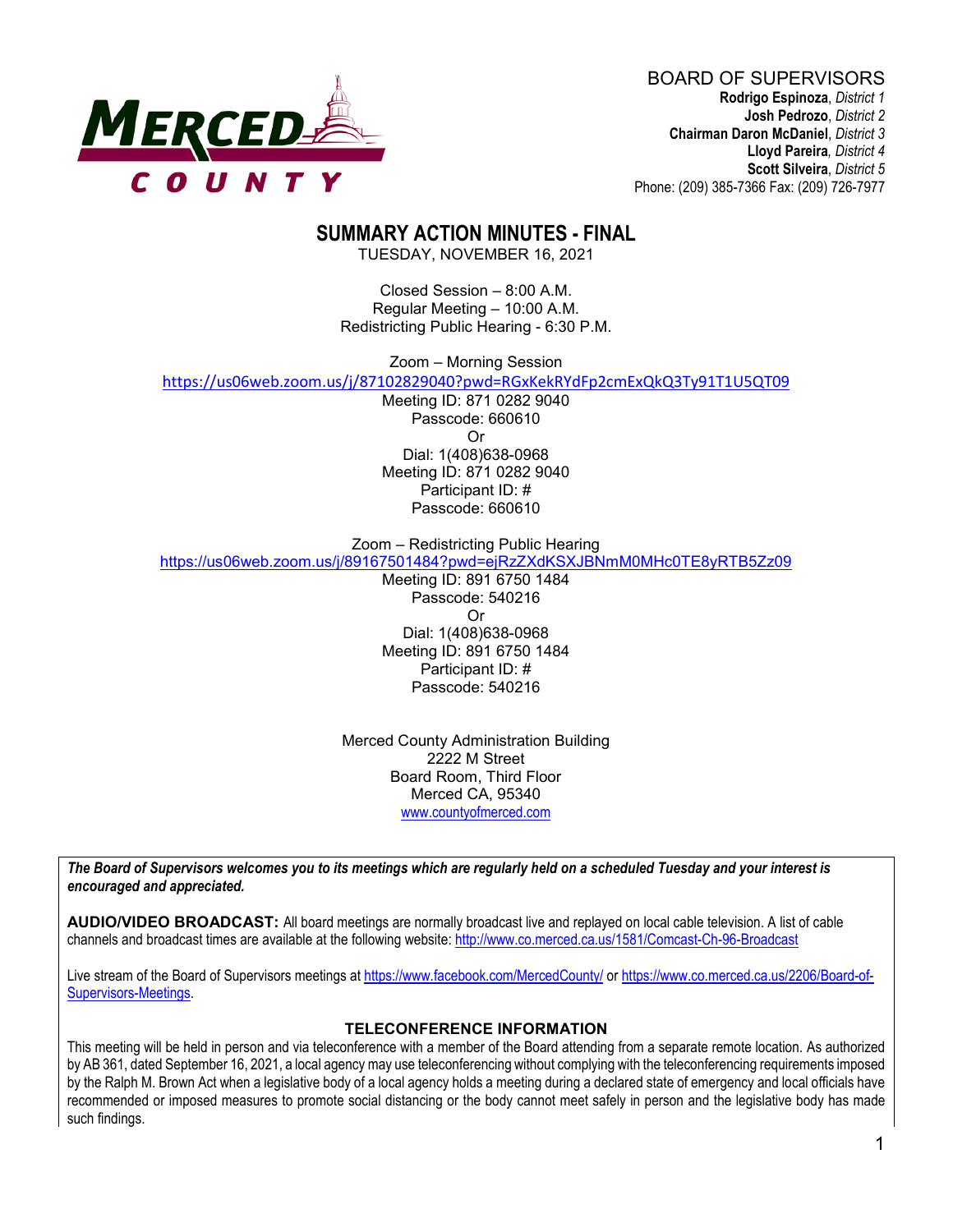Members of the public may participate via the Zoom Webinar, including listening to the meeting and providing public comment, by following the instructions below.

To join the meeting by computer: Visit <https://us06web.zoom.us/j/87102829040?pwd=RGxKekRYdFp2cmExQkQ3Ty91T1U5QT09> (Morning Session) and <https://us06web.zoom.us/j/89167501484?pwd=ejRzZXdKSXJBNmM0MHc0TE8yRTB5Zz09> (Redistricting Public Hearing). See passcode above.

Or visit https://www.zoom.us/, click on "Join A Meeting" and enter the Zoom Webinar ID 871 0282 9040 (Morning Session) and 891 6750 1484 (Redistricting Public Hearing). See passcode above.

To provide public comment, press the "Raise Hand" button on your screen.

To join the meeting by telephone: Dial (669) 900-6833, then enter Zoom Webinar ID 871 0282 9040 (Morning Session) and 891 6750 1484 (Redistricting Public Hearing). See participant ID and passcode above.

To provide public comment, press \*9 to raise your hand and \*6 to mute/unmute when called upon.

#### **PUBLIC COMMENTS**

Public opportunity to speak on any matter of public interest within the Board's jurisdiction including items on the Board's agenda, except for those items specifically scheduled as public hearings (see information below regarding public hearing public comments) will be taken at the beginning of the Board Meeting during the public comment period. In order that interested parties have an opportunity to speak, any person addressing the Board will be limited to a maximum of three (3) minutes.

**In Person**: Please raise your hand when requested and you will be directed to the podium.

**Zoom**: Please press the "Raise Hand" button on your screen. If you are joining by telephone, press \*9 to raise your hand, and \*6 to mute/unmute when called upon.

**Email**: Email public comments will not be read during the meeting, but will be delivered to the Board of Supervisors prior to the meeting if received by 5:00pm on the Monday prior to the Board meeting. Please send email public comments to the Clerk of the Board at [publiccomments@countyofmerced.com.](mailto:publiccomments@countyofmerced.com) These comments will be made part of the record.

In an effort to assist the Clerk in identifying the agenda item relating to your public comment please indicate in the Subject Line, the meeting body (i.e. Board of Supervisors Agenda) and item number (i.e. Item No. 10). If you wish to do so, please identify yourself in the email. Email addresses will not be made part of the record of the meeting.

Comments made on Facebook are not considered part of the official record and will not be shared with the Board.

#### **PUBLIC HEARINGS – PUBLIC COMMENTS**

Public opportunity to speak regarding public hearings will be heard following the reading of the public hearing. In order that interested parties have an opportunity to speak, any person addressing the Board will be limited to a maximum of three (3) minutes.

**In Person**: Please raise your hand when requested and you will be directed to the podium.

**Zoom**: Please press the "Raise Hand" button on your screen. If you are joining by telephone, press \*9 to raise your hand, and \*6 to mute/unmute when called upon.

**Email**: Emails directed to the public hearing will be accepted up to and during the public hearing. Emails will not be read during the meeting, but will be delivered to the Board of Supervisors. Please send email public comments to the Clerk of the Board at [specialmeetingcomments@countyofmerced.com.](mailto:specialmeetingcomments@countyofmerced.com) These comments will be made part of the record.

In an effort to assist the Clerk in identifying the public hearing agenda item relating to your public comment please indicate in the Subject Line, the subject matter. If you wish to do so, please identify yourself in the email. Email addresses will not be made part of the record of the meeting.

Comments made on Facebook are not considered part of the official record and will not be shared with the Board.

**CLOSED SESSION:** This is the portion of the meeting conducted in private without the attendance of the public or press to discuss certain confidential matters specifically permitted by the Brown Act. The public will be provided an opportunity to comment on any matter to be considered in closed session prior to the Board adjourning into the closed session.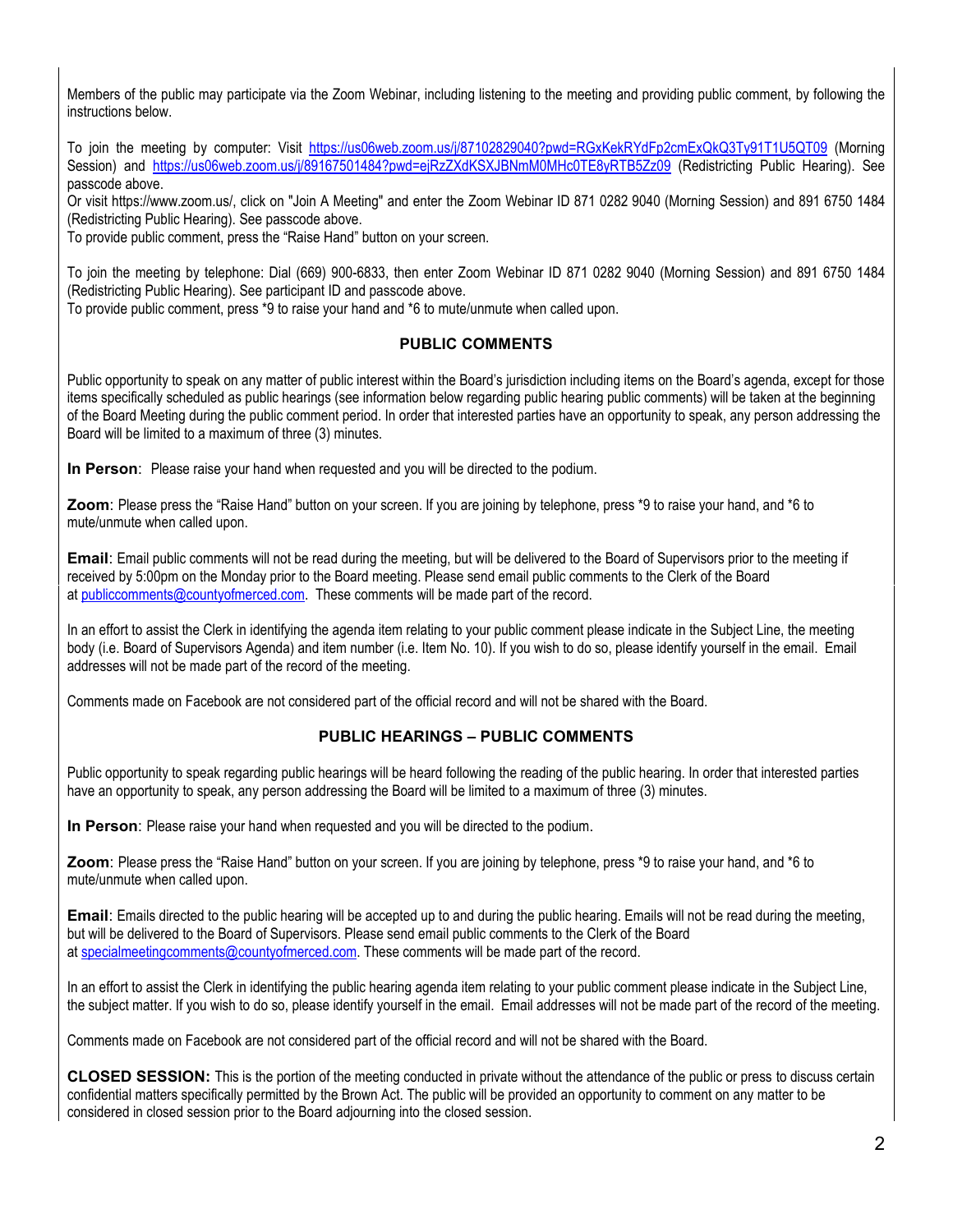The **REGULAR MEETING** is divided into three sections:

- **CONSENT CALENDAR**: These matters include routine financial and administrative action and usually are approved by a single vote.
- **REGULAR CALENDAR:** These items include significant policy and administrative actions.
- **SCHEDULED ITEMS:** These items are noticed hearings, work sessions and public hearings

**BOARD AGENDA AND MINUTES**: Board agendas, minutes, and copies of items to be considered by the Board of Supervisors are posted on the Internet at least 72 hours preceding a Tuesday meeting at the following website: [www.countyofmerced.com](http://www.countyofmerced.com/) 

**REASONABLE ACCOMMODATIONS:** Persons who require accommodation for any audio, visual or other disability or Spanish or Hmong interpretation in order to review an agenda, or to participate in a meeting of the Board of Supervisors per the American Disabilities Act (ADA), may obtain assistance by requesting such accommodation in writing. Please address your written request to the Clerk of the Board, 2222 M Street, Merced, CA 95340 or telephonically by calling (209) 385-7366. Any such request for accommodation should be made at least 48 hours prior to the scheduled meeting for which assistance is requested.

*Spanish and Hmong interpreters are available.*

*Interpretes de espanol y hmong estan disponibles.*

*Peb muaj tug paab txhais lug Mev hab Hmoob.* 

**Supervisor Pedrozo attended the meeting remotely and participated in the meeting to the same extent as if he was present. A roll call vote was utilized for each action.**

**Make findings in accordance with AB361 for teleconferenced meeting.** In compliance with AB 361 (2021) and in order to conduct teleconference meetings not subject to the usual Brown Act teleconference rules, the Board will consider the circumstances regarding the state of emergency declared by the Governor regarding the COVID-19 pandemic which continues in existence; and the continued recommendations or impositions by State and local officials to promote social distancing; and whether the continued presence of COVID-19 in the State directly impacts the ability of the Board to meet in person.

### **8:00 A.M. CLOSED SESSION**

**THE PUBLIC WILL BE PROVIDED AN OPPORTUNITY TO COMMENT ON ANY MATTER TO BE CONSIDERED IN CLOSED SESSION PRIOR TO THE BOARD ADJOURNING INTO THE CLOSED SESSION (TESTIMONY LIMITED TO THREE MINUTES PER PERSON)**

#### **CLOSED SESSION:**

It is the intention of the Board to meet in Closed Session pursuant to Government Code Section 54957: PUBLIC EMPLOYEE APPOINTMENT and 54957.6: CONFERENCE WITH LABOR NEGOTIATORS, Unrepresented employee: County Executive Officer.

### **CLOSED SESSION - CONFERENCE WITH LEGAL COUNSEL - EXISTING LITIGATION:**

It is the intention of the Board to meet in Closed Session concerning Existing Litigation pursuant to Government Code Section 54956.9(d)(1): SHS Family LTD Partnership and 4-S Ranch Partners, LLC v. County of Merced; Case No. 21CV-00564.

### **THE BOARD RECESSED AT 8:04 A.M. WITH SUPERVISOR PEDROZO JOINING REMOTELY AND RECONVENED AT 10:00 A.M. WITH SUPERVISOR PEDROZO JOINING REMOTELY, AND THE CHAIRMAN ADVISED STAFF WAS GIVEN DIRECTION**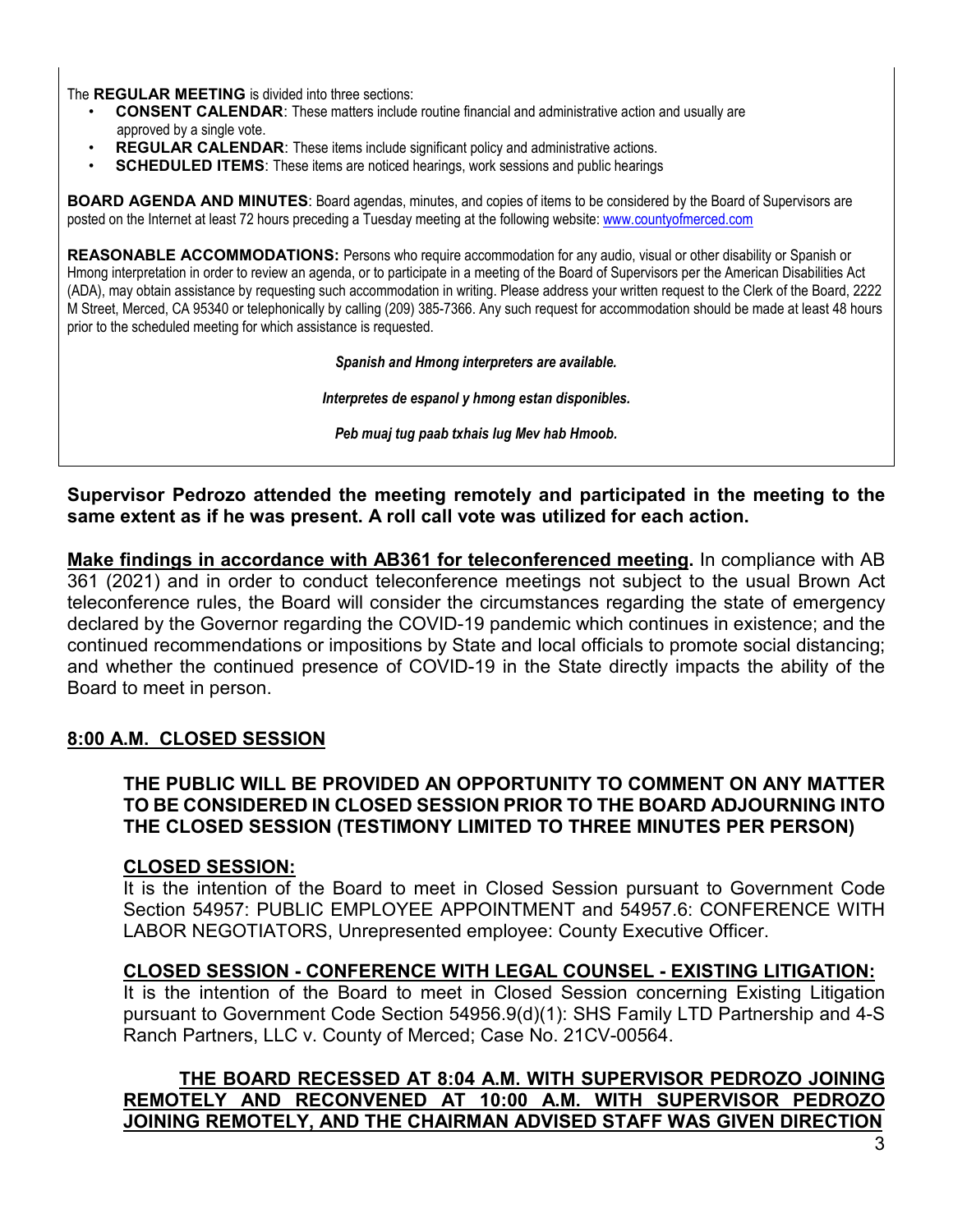## **GOVERNMENT CODE SECTION 54954.2 COMPLIANCE (LATE AGENDA ITEMS)**

#### **10:00 A.M. – REGULAR MEETING**

**INVOCATION led by Andrew Cantrell, First Baptist Church, Atwater/PLEDGE OF ALLEGIANCE**

**PUBLIC OPPORTUNITY TO SPEAK ON ANY MATTER OF PUBLIC INTEREST WITHIN THE BOARD'S JURISDICTION INCLUDING ITEMS ON THE BOARD'S AGENDA, EXCEPT FOR THOSE ITEMS SPECIFICALLY SCHEDULED AS PUBLIC HEARINGS (TESTIMONY LIMITED TO THREE MINUTES PER PERSON)**

### *REVIEW BOARD ORDER – SEE PAGE 11*

**APPROVAL OF CONSENT AGENDA CALENDAR (ITEMS #1 - 13)**

### **PRESENTATION: MERCED COUNTY OFFICE OF EDUCATION ANNUAL WILLIAMS REPORT**

### *REVIEW BOARD ORDER – SEE PAGE 11*

### **6:30 P.M. - PUBLIC HEARING:**

### **REDISTRICTING PUBLIC HEARING**

Public Hearing for presentation by the County's demographic consultant on several draft map alternatives for rebalancing the supervisorial districts and to receive public input on draft maps per California Elections Code Section 21500 et seq.

### **RECOMMENDATION:**

- 1) Open public hearing, hear presentation on draft maps and accept public comment; and,
- 2) Close public testimony; and,
- 3) Provide guidance regarding draft maps

## *REVIEW BOARD ORDER – SEE PAGES 12 - 14*

#### **REPORTS/BOARD DIRECTION**

County Executive Officer, County Counsel, Board of Supervisors Members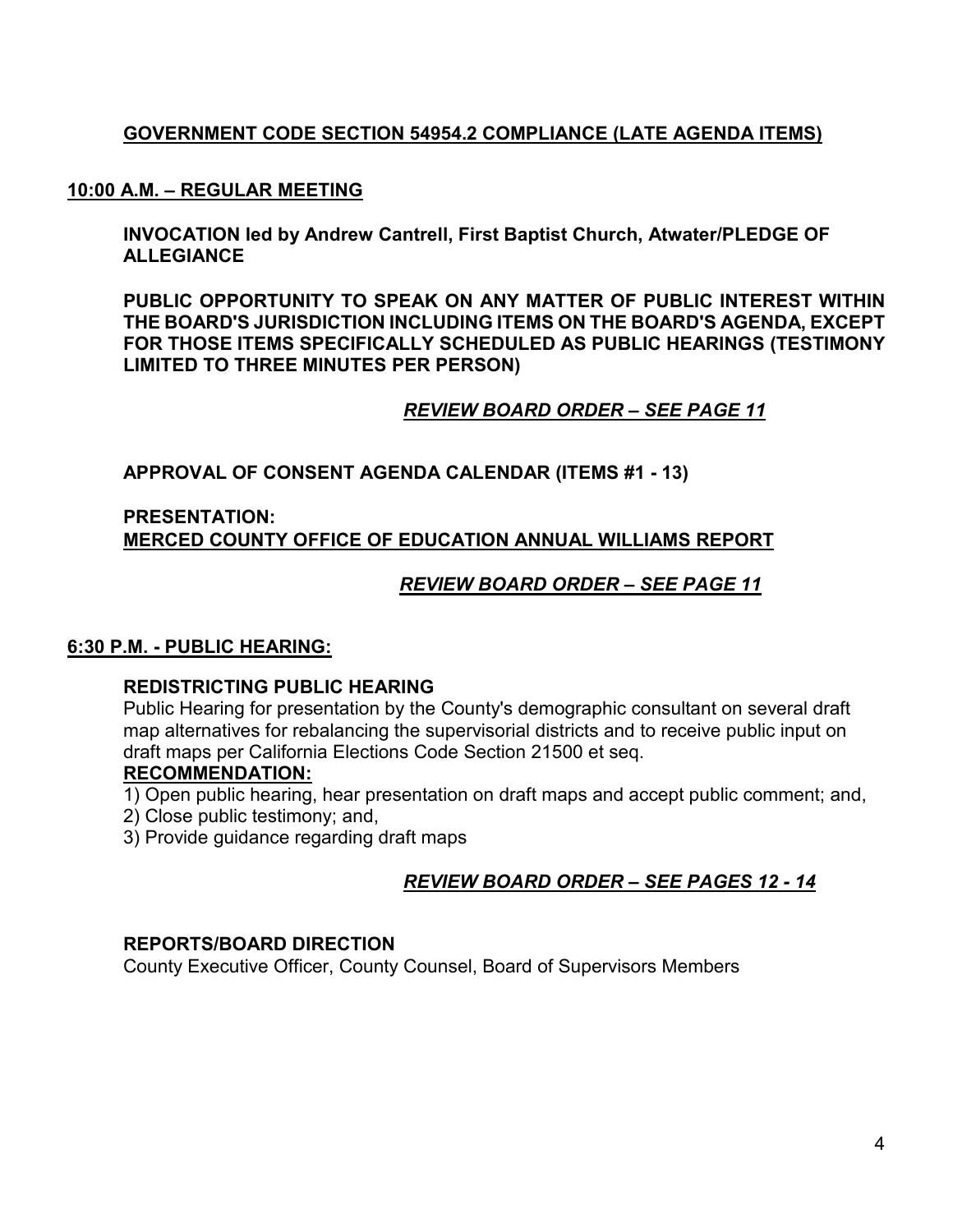# CONSENT CALENDAR (Items # 1-13)

## **APPROVED AS RECOMMENDED AYES: ALL**

#### Behavioral Health and Recovery Services

- 1. Approve Amendment 03 to Contract No. 2017197 with Aspiranet for services provided through the Wraparound, Empowerment, Compassion, and Needs Program as part of the Mental Health Services Act, amending the compensation terms and conditions, adding Section 34 with COVID-19 Requirements language, and revising and replacing Exhibit B, retroactively effective July 1, 2021.
- 2. Approve Amendment 02 to Contract No. 2019189 with Aspiranet dba Aspira Behavioral Health, for the provision Specialty Mental Health Service and Therapeutic Behavioral Services. This Amendment replaces Exhibit B - "Rates and Fiscal Terms", with new rates retroactively effective July 1, 2021.
- 3. Approve Amendment No. 03 to Contract No. 2017199 with California Psychiatric Transitions, for Mental Health Rehabilitation Center Services, revising various terms and exhibits, and retroactively increasing rates as identified in Exhibit B Rates/Fiscal Terms, effective July 1, 2021.
- 4. Approve Budget Transfer to increase appropriations in the amount of \$1,000,000 based on increase estimated revenues to implement the Federal Financial Participation Program for an Adult Residential Care Facility; contract with G.L.O.M. for these services was approved by the Board on October 19, 2021. (4/5 Vote Required)

### Human Services Agency

5. Approve Amendment No. 1 to Department of Administrative Services Contract No. 13503 with Valley Caregiver Resource Center for the National Family Caregiver Program, increasing the contract amount from \$94,305 to \$105,302.

### **CONTRACT NO. 2021356**

### Library

6. Approve donation and installation of paver area and two memorial benches outside the Los Banos Library by the Friends of the Los Banos Library and the Los Banos Rotary Club.

### Probation

7. Approve Budget Transfer in the amount of \$7,500 to purchase a new pre-programmed laptop to replace a laptop that was damaged for the MILO simulation and training system utilized to control the scenarios employed to train staff in responding to different scenarios while in the field and in the institution.

#### **Sheriff**

8. Approve Amendment No. 6 to Contract No. 2012188 with Global Tel\*Link for inmate telephone services, modifying the rates per California Public Utilities Commission (CPUC) Order effective October 7, 2021.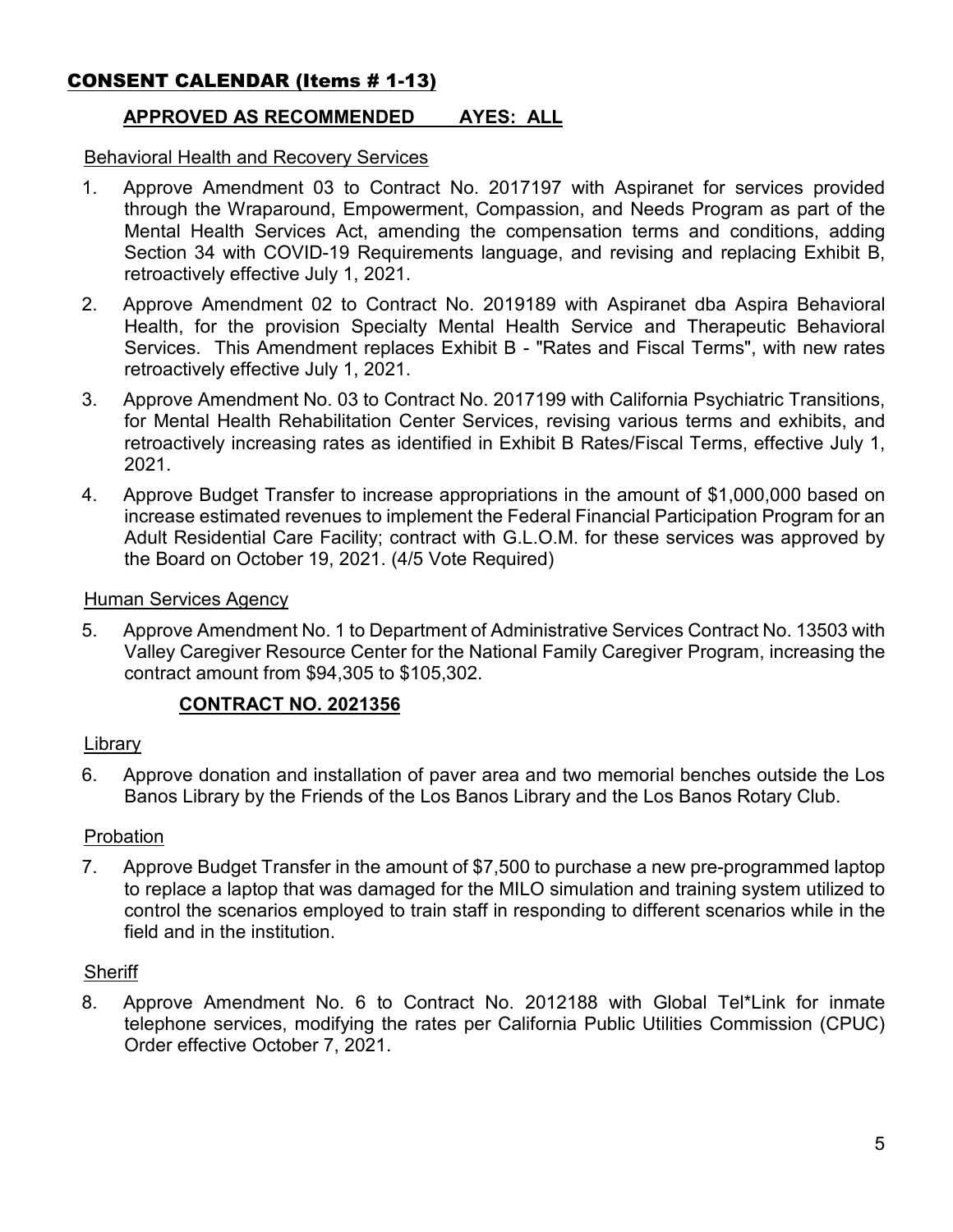### Workforce Investment

9. Authorize the Director of Workforce Investment to sign contract amendment #2 (Contract No. 2020054) with the California Workforce Development for AB1111 Breaking Barriers to Employment Initiatives to update exhibits.

### Human Resources/Risk Management

10. Act on Claims for Damages submitted by Aaron Froman, Angelica Gaeta, and Bill Stavrianoudakis as recommended by Risk Management and County Counsel.

### Board Recognition

- 11. Certificate of Recognition to The Old Town Atwater Skate Center for their Ribbon Cutting Ceremony in Atwater, presented on November 11, 2021.
- 12. Certificate of Recognition to Merced College Los Banos Campus in Celebration of 50th Anniversary, presented on November 5, 2021.
- 13. Certificate of Recognition to Gustine VFW Post 7635 in celebration of 75th Year Charter Anniversary, presented November 11, 2021.

# REGULAR CALENDAR

## BOARD ACTION

### PUBLIC WORKS

14. Approve the maintenance and operations agreement with Lake Yosemite Sailing Association (LYSA) to manage the seasonal rental and use of all boat slips and be responsible for the maintenance and operation of said boat slips at Lake Yosemite, effective November 16, 2021 through December 31, 2025. (4/5 Vote Required)

## **AUTHORIZED CONTRACT NO. 2021357 AS RECOMMENDED AYES: ALL**

15. Find that substantial evidence demonstrates that an emergency continues to exist regarding the drinking water well at the John Latorraca Correctional Center (JLCC) such that the emergency will not permit a delay resulting from a competitive solicitation for bids, and that the action is necessary to respond to the emergency. (4/5 Vote Required)

# **APPROVED AS RECOMMENDED AYES: ALL**

16. Find that substantial evidence demonstrates that an emergency continues to exist regarding the well pump at Lake Yosemite Bicentennial Grove such that the emergency will not permit a delay resulting from a competitive solicitation for bids, and that the action is necessary to respond to the emergency. (4/5 Vote Required)

# **APPROVED AS RECOMMENDED AYES: ALL**

## **HEALTH**

17. Ratify the submission of a grant application submitted by Merced County Department of Public Health to the California Department of Public Health for participation in the California Equitable Recovery Initiative, effective September 1, 2021 through May 31, 2023, in the amount of \$530,162.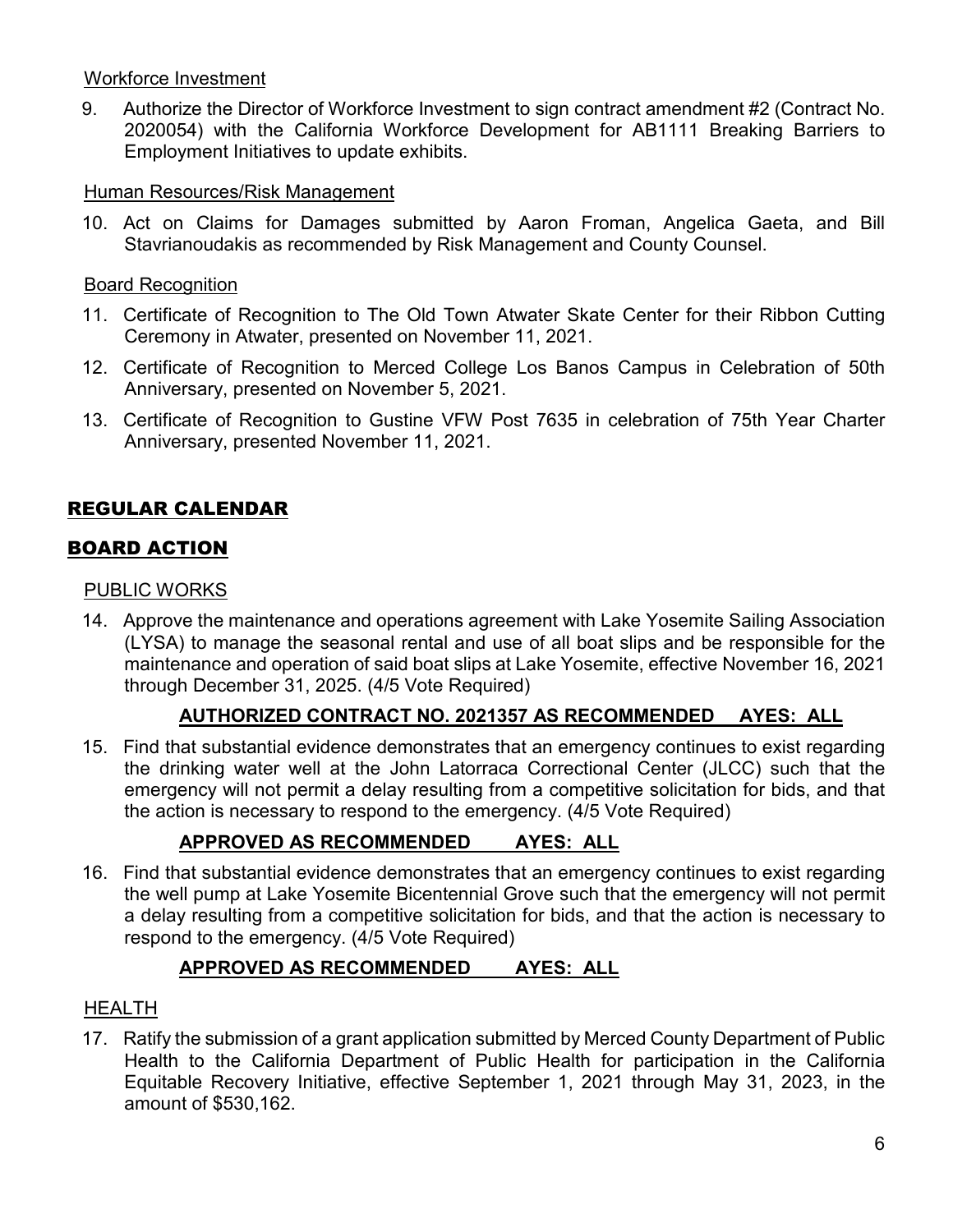### **APPROVED AS RECOMMENDED AYES: ALL**

18. Ratify submission of the pre-award and grant documents submitted by the Public Health Director, as an authorized signer, to the California Department of Public Health for participation in the Disease Intervention Specialist Workforce funding, effective July 1, 2021 through December 31, 2025 for an annual amount of \$136,814.

# **APPROVED AS RECOMMENDED AYES: ALL**

### BEHAVIORAL HEALTH AND RECOVERY SERVICES

19. Approve Termination of Contract No. 2021227 with Beacon Health Options of California, Inc., effective November 21, 2021.

## **APPROVED AS RECOMMENDED AYES: ALL**

20. Approve a no cost contract with United Way of Merced County for fiscal agent services to accept donations for Dependency Drug Court, effective November 16, 2021 through June 30, 2023.

## **AUTHORIZED CONTRACT NO. 2021358 AS RECOMMENDED AYES: ALL**

### HUMAN SERVICES AGENCY

21. Approve a no cost contract with the University of Southern California (USC) Suzanne Dworak-Peck School of Social Work, for supervised educational field experiences for students in the field of Social Work, effective upon execution through November 15, 2022.

## **AUTHORIZED CONTRACT NO. 2021359 AS RECOMMENDED AYES: ALL**

### COMMUNITY AND ECONOMIC DEVELOPMENT

22. 1) Adopt a Resolution authorizing an agreement with NTT America, Inc. to provide telecommunications technology procurement solutions through the County's Fast Open Contracts Utilization Services (FOCUS) Program to other public agencies; 2) Approve and authorize the Chairman to sign the agreement with NTT America, Inc. allowing NTT America, Inc. to participate in the County's FOCUS Program, subject to the payment of the County's administrative fee, providing telecommunications technology procurement solutions to public agencies; and 3) Authorize the Chairman to sign the NTT America, Inc. contract award announcement letter.

### **ADOPTED RESOLUTION NO. 2021-121 AND AUTHORIZED CONTRACT NO. 2021360 AS RECOMMENDED AYES: ALL**

23. 1) Accept the Federal Aviation Administration (FAA) grant for Castle Airport via the American Rescue Plan Act in the amount of \$32,000; and 2) Authorize the Chairman to sign all grant documents as required by the FAA.

## **AUTHORIZED CONTRACT NO. 2021361 AS RECOMMENDED AYES: ALL**

24. 1) Ratify acceptance and execution of Federal Aviation Administration (FAA) grant pertaining to a Pavement Management Plan at Castle Airport in the amount of \$153,474; and 2) Approve associated Budget Transfer in the amount of \$153,474 related to said FAA grant. (4/5 Vote Required)

# **AUTHORIZED CONTRACT NO. 2021362 AS RECOMMENDED AYES: ALL**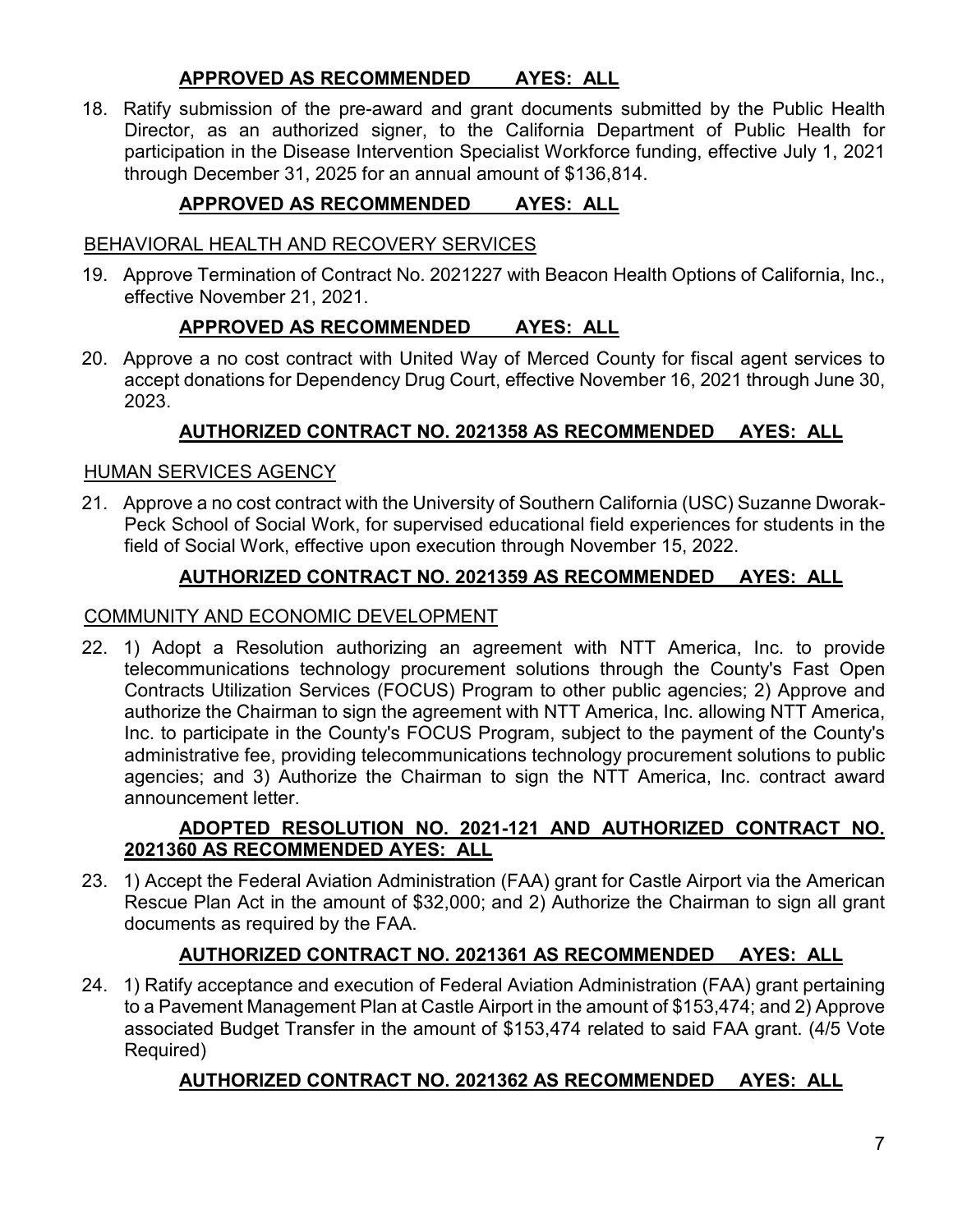25. Receive Presentation on the Merced County Groundwater Mining and Export Ordinance and potential updates to the ordinance, and provide staff direction as appropriate.

## **BOARD DISCUSSION – NO ACTION TAKEN**

# *REVIEW BOARD ORDER – SEE PAGES 15 - 17*

### ADMINISTRATIVE SERVICES

26. 1) Approve a license and Services Agreement with Tyler Technologies, Inc for the system utilized by the Sheriff's Office; and 2) Authorize the Director of Administrative Services to negotiate and sign related change orders.

## **AUTHORIZED CONTRACT NO. 2021363 AS RECOMMENDED AYES: ALL**

## FIRE

27. 1) Adopt a Resolution authorizing the Office of Emergency Services to execute on behalf of the County of Merced any actions necessary for the purpose of participation in FY 21 Homeland Security Grant Program (HSGP), effective October 1, 2021 through May 23, 2024, in the amount of \$353,846; and 2) Direct Fire Chief/Office of Emergency Services Director or designee to return to the Board with the application results and for authorization prior to accepting any award.

# **ADOPTED RESOLUTION NO. 2021-122 AS RECOMMENDED AYES: ALL**

28. 1) Adopt a Resolution authorizing the Office of Emergency Services to execute on behalf of the County of Merced any actions necessary for the purpose of participation in FY 21 Emergency Management Performance Grant (EMPG), effective July 1, 2021 through June 30, 2023, in the amount of \$182,251; and 2) Direct Fire Chief/Office of Emergency Services Director or designee to return to Board with the application results and for authorization prior to accepting any award.

# **ADOPTED RESOLUTION NO. 2021-123 AS RECOMMENDED AYES: ALL**

29. 1) Adopt a Resolution authorizing the Office of Emergency Services to execute on behalf of the County of Merced any actions necessary for the purpose of participation in FY 21 Emergency Management Performance Grant - American Rescue Plan Act (EMGP-ARPA), effective July 1, 2021 through June 30, 2023, in the amount of \$62,135; and 2) Direct Fire Chief/Office of Emergency Services Director or designee to return to Board with the application results and for authorization prior to accepting any award.

# **ADOPTED RESOLUTION NO. 2021-124 AS RECOMMENDED AYES: ALL**

30. 1) Adopt a Resolution authorizing the Office of Emergency Services to seek and apply for grants offered by Federal, State and Private entities, that will support the operations of the Merced County Operational Area; and 2) Direct Fire Chief/Office of Emergency Services Director or designee to return to Board with the application results and for authorization prior to accepting any award.

# **ADOPTED RESOLUTION NO. 2021-125 AS RECOMMENDED AYES: ALL**

## LIBRARY

31. 1) Accept the Library Workforce Partnership Initiative grant, effective November 1, 2021 through June 30, 2022, in the amount of \$15,000; 2) Ratify the Memorandum of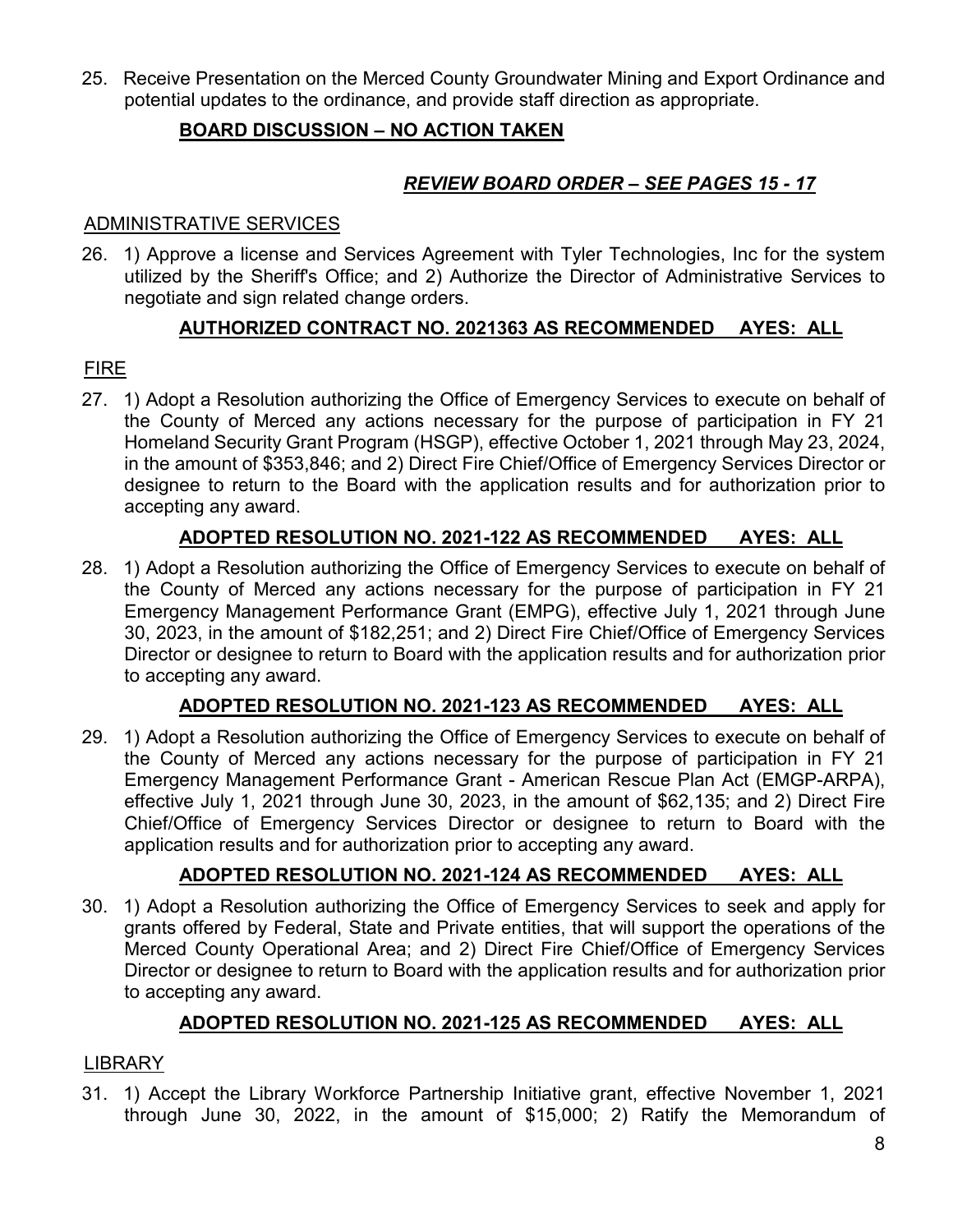Understanding between Department of Workforce Investment and Merced County Library; 3) Authorize County Librarian or designee to sign documents pertaining to grant award; and 4) Approve the associated Budget Transfer. (4/5 Vote Required)

## **AUTHORIZED CONTRACT NO. 2021364 AS RECOMMENDED AYES: ALL**

32. 1) Accept the Sunlight Giving Foundation Award in the amount of \$75,000 to create an outdoor learning space at the Santa Nella Library; 2) Authorize the County Librarian or designee to sign all documents related to this award; and 3) Approve the associated Budget Transfer. (4/5 Vote Required)

## **AUTHORIZED CONTRACT NO. 2021365 AS RECOMMENDED AYES: ALL**

## TREASURER

33. 1) Approve the selling of properties subject to the Tax Collector's power to sell at a Public Internet Auction February 25-28, 2022; and 2) Approve the authorization for the Tax Collector to reduce the minimum bid price if the bids are not received or approve the re-offer of unsold parcels at the same day and or next scheduled auction within 90 days with parties of interest notification.

### **APPROVED AS RECOMMENDED AYES: ALL**

### WORKFORCE INVESTMENT

34. Approve contract with Equus Workforce Solutions for job readiness and employment opportunities, retroactively effective July 1, 2021 through June 30, 2022, for a total contract amount not to exceed \$108,710.

## **AUTHORIZED CONTRACT NO. 2021366 AS RECOMMENDED AYES: ALL**

## *REVIEW BOARD ORDER – SEE PAGES 14 AND 15*

35. Approve contract with Equus Workforce Solutions for creating temporary employment opportunities and serve as "employer of record" for the participant(s), retroactively effective July 1, 2021 through March 31, 2022, for a total contract amount not to exceed \$192,618.

## **AUTHORIZED CONTRACT NO. 2021367 AS RECOMMENDED AYES: ALL**

### BOARD APPOINTMENTS

36. Reappoint Jack Barcellos in lieu of an election to the Charleston Drainage District Board of Directors until the November 2026 election.

## **APPROVED AS RECOMMENDED AYES: ALL**

# *REVIEW BOARD ORDER – SEE PAGE 18*

37. Reappoint Lorraine Bocks and appoint Irene Cacho to serve as Council members on the Le Grand Municipal Advisory Council until December 7, 2025 and December 7, 2023 respectively.

# **APPROVED AS RECOMMENDED AYES: ALL**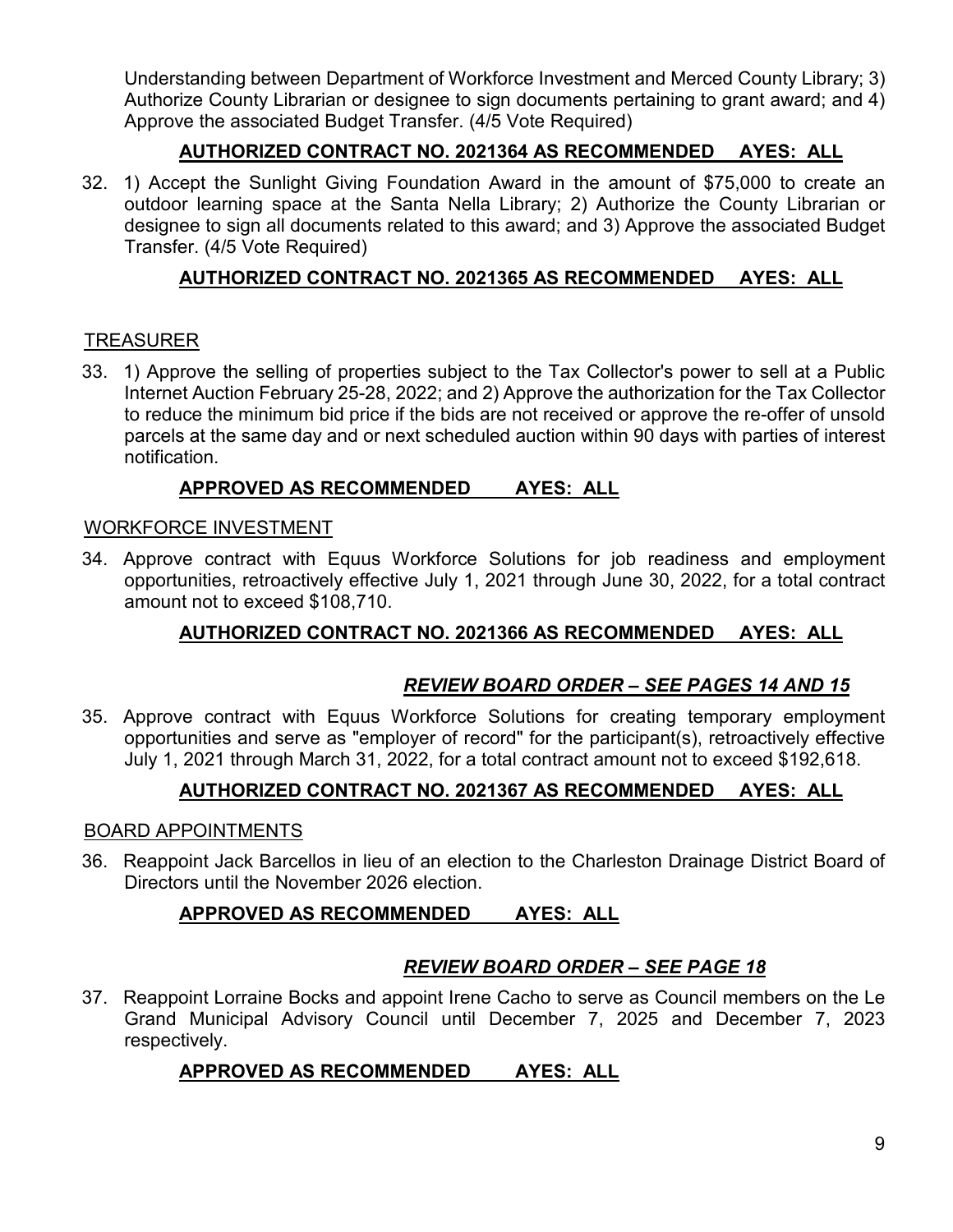38. Appoint the Rural County Representative of California (RCRC), Golden State Finance Authority (GSFA), and Golden State Connect Authority (GSCA) Board of Directors Delegate and Alternate members for 2022.

### **APPROVED AS RECOMMENDED AYES: ALL**

## *REVIEW BOARD ORDER – SEE PAGE 18*

39. Nominate a Delegate and Alternate member to the California State Association of Counties (CSAC) Board of Directors for 2021-2022.

### **APPROVED AS RECOMMENDED AYES: ALL**

## *REVIEW BOARD ORDER – SEE PAGE 18*

### **THE BOARD ADOPTED RESOLUTION IN MEMORY OF JAMES O'BANION AND RECESSED AT 12:26 P.M. THE BOARD RECONVENED AT 6:30 P.M. AND ADJOURNED THE MEETING AT 8:08 P.M. UNTIL TUESDAY, DECEMBER 7, 2021, AT 10:00 A.M.**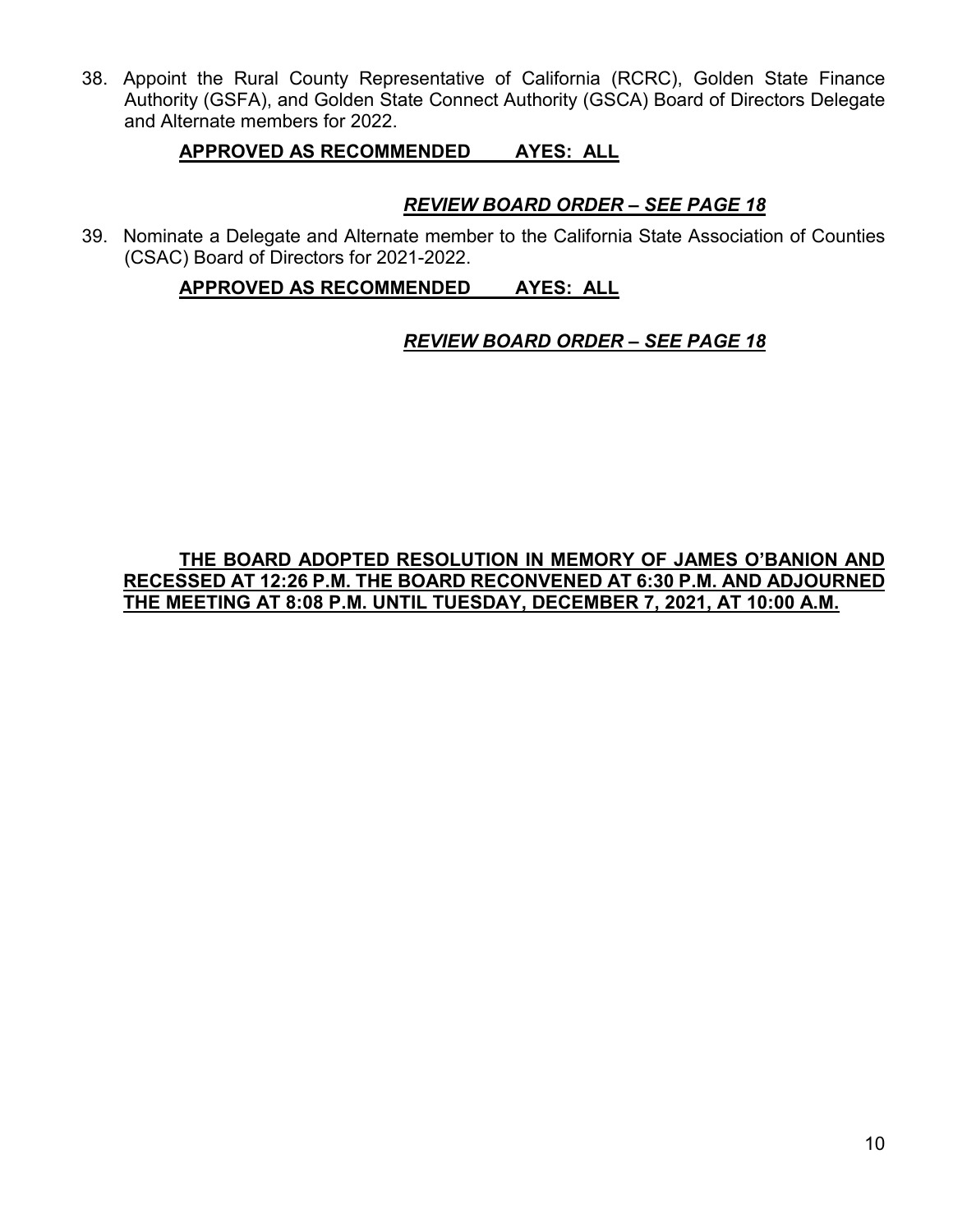### **10:00 A.M. SCHEDULED ITEM 2021-11-16 PUBLIC OPPORTUNITY**

*Public Comments received via email for Public Opportunity and Scheduled Items are on file with the Clerk.*

Janet Kasper, United Way Merced County shared about 400,000 home Covid test kits that they have available for distribution for free for Merced County residents' compliments of Duke University. It also has a survey where an individual will receive gift certificates for taking the test and survey. There will be advertisements on radio and television as well as a local taco truck that will be distributing the free tests to the community.

Pangcha Vang, the Party of Socialism and Liberation, requested a timer for public comment, also requested three minutes to speak on general comment and three minutes to speak on each agenda item. She additionally requested to keep the voicemail option for the meetings so they can share their comments. Also asked for an evening meeting, at 6:00 pm so working-class individuals can participate.

Susan Flinspach, Merced Resident, President of Friends of Merced Library, spoke to commend Amy Taylor, County Librarian on their efforts to receive grants to assist with our local libraries. Additionally, she shared a copy of their newsletter and spoke about their current projects, one of which is to get library cards out to local children through their school districts. A goal that was set in September of 2017 was to utilize a Book Mobile for the local community, which is coming to fruition. They were able to contribute \$30,000 towards that project. Their next goal is the Mary Hofmann Teen Center, the Board has already raised \$25,000 toward the project.

Sheriff Vern Warnke shared that they put out a Memo yesterday about in-person visitation at the County Jails, which are going to be accepting visitors again. If visitors can show that they are vaccinated, they can now begin to visit inmates. This will be opened up again to clergy as well who would like to visit in order to provide spiritual guidance to the inmates.

Karen Adams, Tax Collector shared that there is an insert in all tax bills for the Friends of the Merced County Library and that they are happy to support their efforts to collect funds for their projects as well. Karen asked that we not forget about the County Library.

The Chairman inquired with David Mirrione whether or not there were any individuals with their hands raised in the Zoom App. in order to allow them to make their public comments. Mr. Mirrione responded indicating that he did not see any hands raised. Present: McDaniel, Espinoza, Pedrozo, Pareira, Silveira

## **10:00 A.M. PRESENTATION 2021-11-16 MERCED COUNTY OFFICE OF EDUCATION ANNUAL WILLIAMS REPORT**

Superintendent Dr. Steve Tietjen, Merced County Office of Education shares information on the Williams Report for our local school districts, which includes their requirements of tracking test scores, instruction materials, teacher credentialing, and facilities. We had a great report from all three high schools, there will be a new cohort next year, with different criteria. Present: McDaniel, Espinoza, Pedrozo, Pareira, Silveira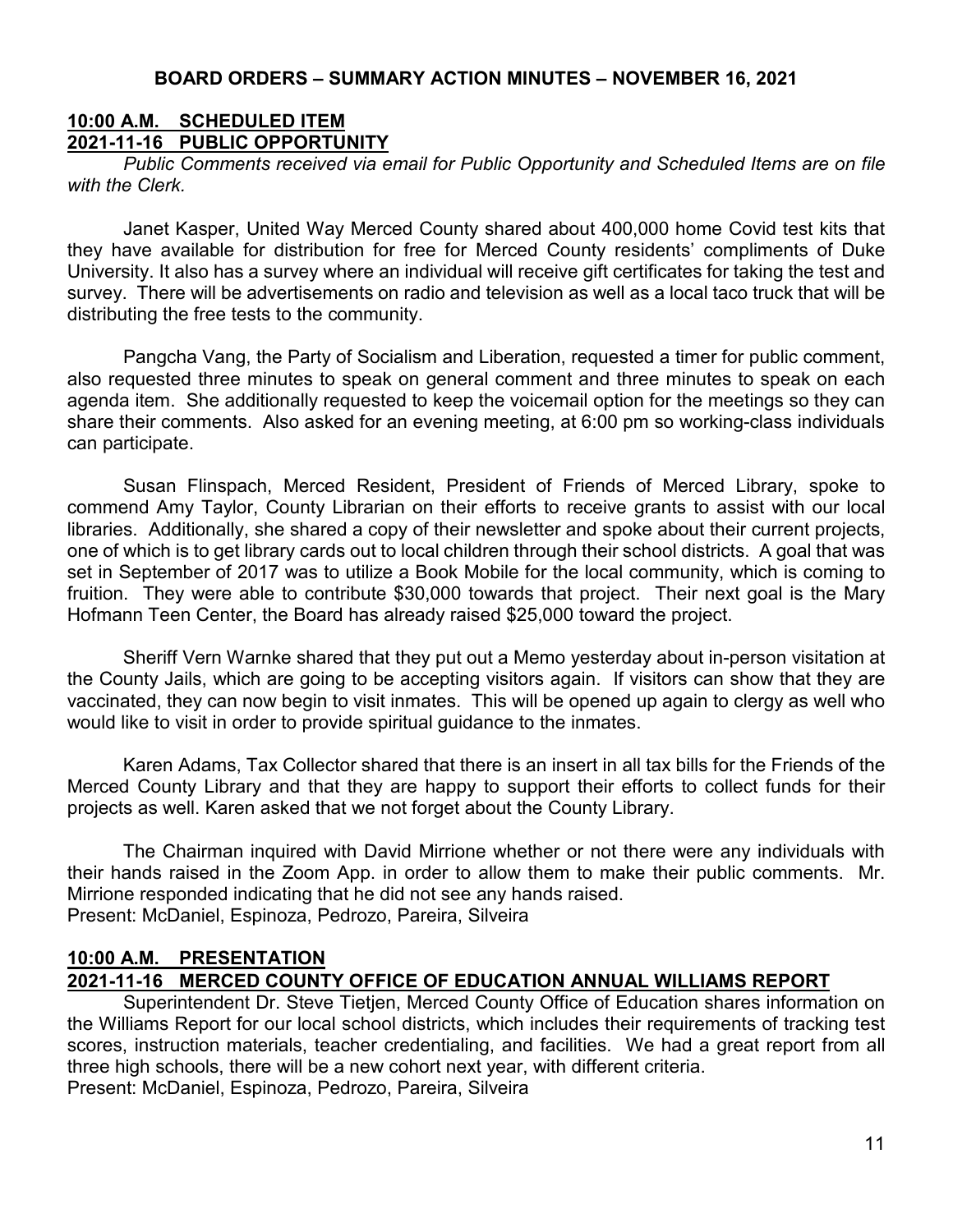#### **6:30 P.M. SCHEDULED ITEM 2021-11-16 EXECUTIVE OFFICE – REDISTRICTING PUBLIC HEARING**

The time and date previously scheduled for a presentation by the County's demographic consultant on several draft map alternatives for rebalancing the supervisorial districts and to receive public input on draft maps per California Elections Code Section 21500 et seq.

The Chairman welcomes everyone to the third Public Hearing of the 2021 Redistricting Process and turns it over to Assistant County Executive Officer, Marci Barrera to give opening remarks.

Marci Barrera, Assistant County Executive Officer provides opening remarks.

Chris Skinnell with Nielsen Merksmer provides a brief synopsis of how the process has gone for Merced County and an explanation leading up to the maps that have been received to date.

Jeff Tilton from National Demographics Corporation reviews a power point presentation covering the following: Redistricting Process, Redistricting Impact on the 2022 Election, Redistricting Rules and Goals, 2020 Census, Neighborhoods / Communities of Interest, Possible Neighborhoods / Communities, Summary, Splits Cities / CDP's or Otherwise Noncompliant, Finalist Maps, and Discussion / Action and discusses the fact that the maps were composed of the census data released on August 12<sup>th</sup>, a new set of data was released on September 27<sup>th</sup>, after some corrections were made. He mentions that July 13<sup>th</sup> and October 19<sup>th</sup> workshops were held to assist with the creation of maps from the community. The intent of tonight's meeting is to pare down our map choices for the December 7th meeting and there will be a submit date of November 23rd to submit all maps for final selection.

There were a total of 15 maps submitted for consideration. 12 were submitted by the public and 3 were submitted by National Demographics and of the 15 submitted, 10 of the maps were compliant and 5 were not because they did not meet the population requirements, so they could not be considered. He discussed the deviations and majority/minority districts of each qualified map submitted.

Mr. Tilton explains that the action or discussion tonight, after the public hearing and review of the maps would be to narrow down the selection of maps to move forward to December and turns it over to the Chairman to continue the discussion.

Chairman McDaniel opens up discussion on the dais and calls on Supervisor Silveira.

Supervisor Silveira asks for clarification as he believes that 39 and 24 are the same map.

Mr. Tilton and Mr. Skinnell give clarification and explain the slight variances between the two maps, indicating that there are slight differences in District 1 and District 4 between those particular two maps.

Chairman McDaniel asks if there are any additional comments and opens the Public Hearing and states that we will be accepting public comments, live, in person and via Zoom.

Patricia Ramos Anderson, who indicates she is an elected official, but here in the capacity of League of United Latin American Citizens, discussed the maps that were submitted for her organization. She stressed the desire for equity and the need to use the data as given. Also expressed the desire for diversity. Shared support for the map that they submitted.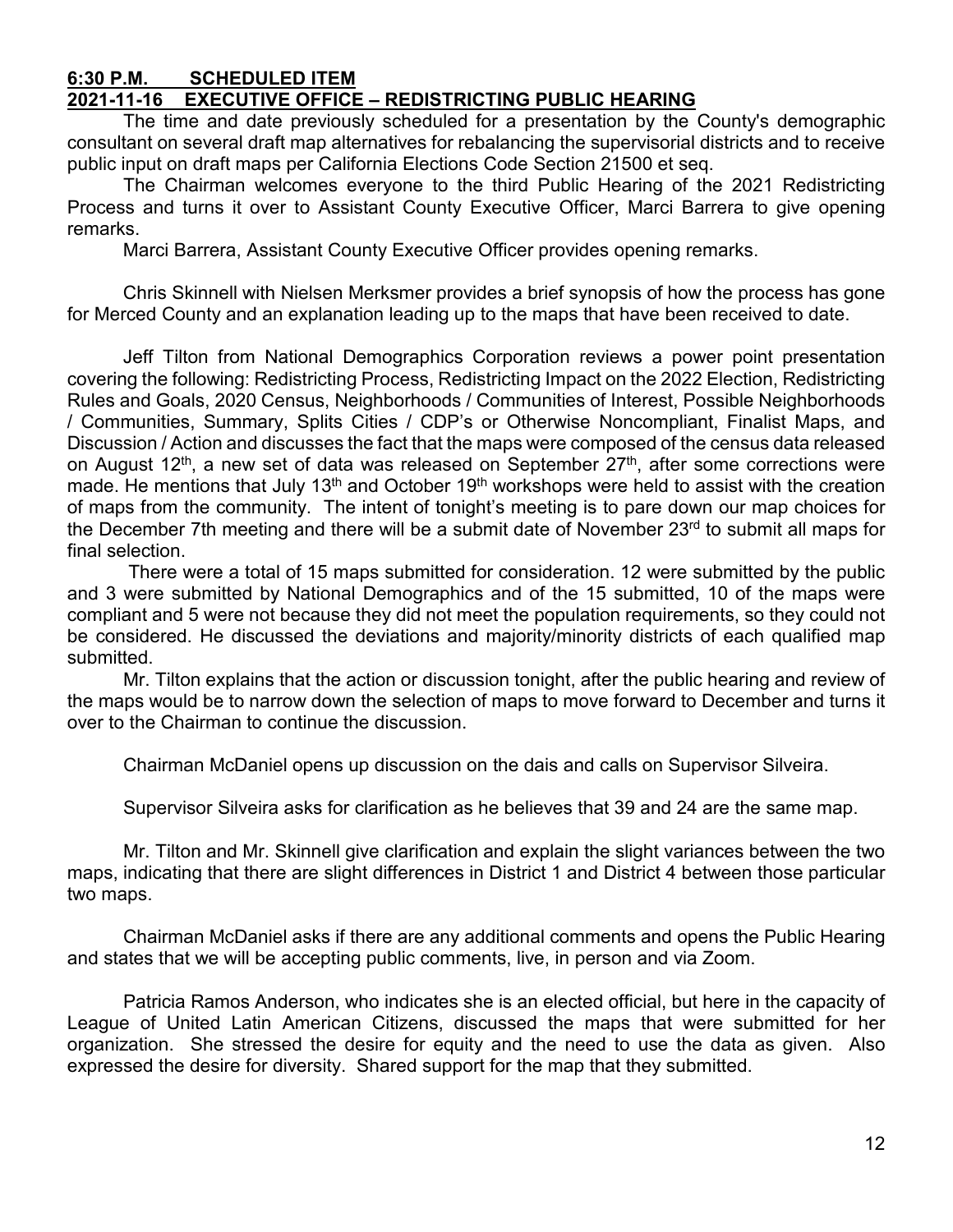Chairman McDaniel asked if there was anyone else in person that would like to speak, seeing none, he checked in with our Zoom participants.

Gene Lieb, a resident of Los Banos, for the past 20 years and past publisher of the Los Banos Enterprise, shared he understand the diversity issue in Los Banos and all of Merced County and expressed his support of the D71151 because of common sense. He explains that it is necessary not to make a map that has too much of a geographical area so that one individual would be able to successfully represent his entire district.

Chairman McDaniel asked if there were anyone else, either in the room or on Zoom who would like to speak and seeing none, closed the public hearing and turned it over to County Executive Officer, Jim Brown.

Mr. Brown recapped that the Board has heard from the consultants and the public and the goal now is to narrow down the number of maps to be considered. He reminded them that they do not have to take a map in its entirety and that if there are components of any particular maps that those can be integrated into final options as well. The hope is that today we can narrow things down to two maybe three maps that everyone supports to move forward and to accept any others that come in before the December  $7<sup>th</sup>$  meeting. To assist, Mr. Brown asked the consultant if to begin there were any maps that even though they had moved them forward, if they had any concerns with them as far as the legal aspect of communities of interest or any that split communities, etc. moving forward to the future that may cause issues or if there were any that they had particular worries about.

Mr. Skinnell shared some concerns with the way some of the public maps were drawn up particularly with the division of cities or the CDP's.

Mr. Brown clarified for the public when you are indicating a CDP, that essentially is an unincorporated area or town, Ballico, Santa Nella, etc. that kind of community.

Chairman McDaniel asked the Board to share their thoughts or concerns and opened it up for discussion on the dais.

The Board has a lengthy discussion about concerns with particular maps and or distance of certain district splits with the current map submissions.

Supervisor Silveira asks Mr. Skinnell to clarify for him the reason that some of the public maps were disqualified at the beginning, he wants to make that clear for the public.

Mr. Skinnell answers that they weren't within the 10% for the population.

Supervisor Silveira asks if that was possibly individuals who submitted the maps based on the old numbers or data.

Mr. Skinnell answers that was most likely the case, but not knowing who submitted the maps and what they were thinking, that is an assumption.

The Board has further discussion regarding the choice of maps they would like to move forward, with the clarification that any new maps are due by the November  $30<sup>th</sup>$  deadline, with a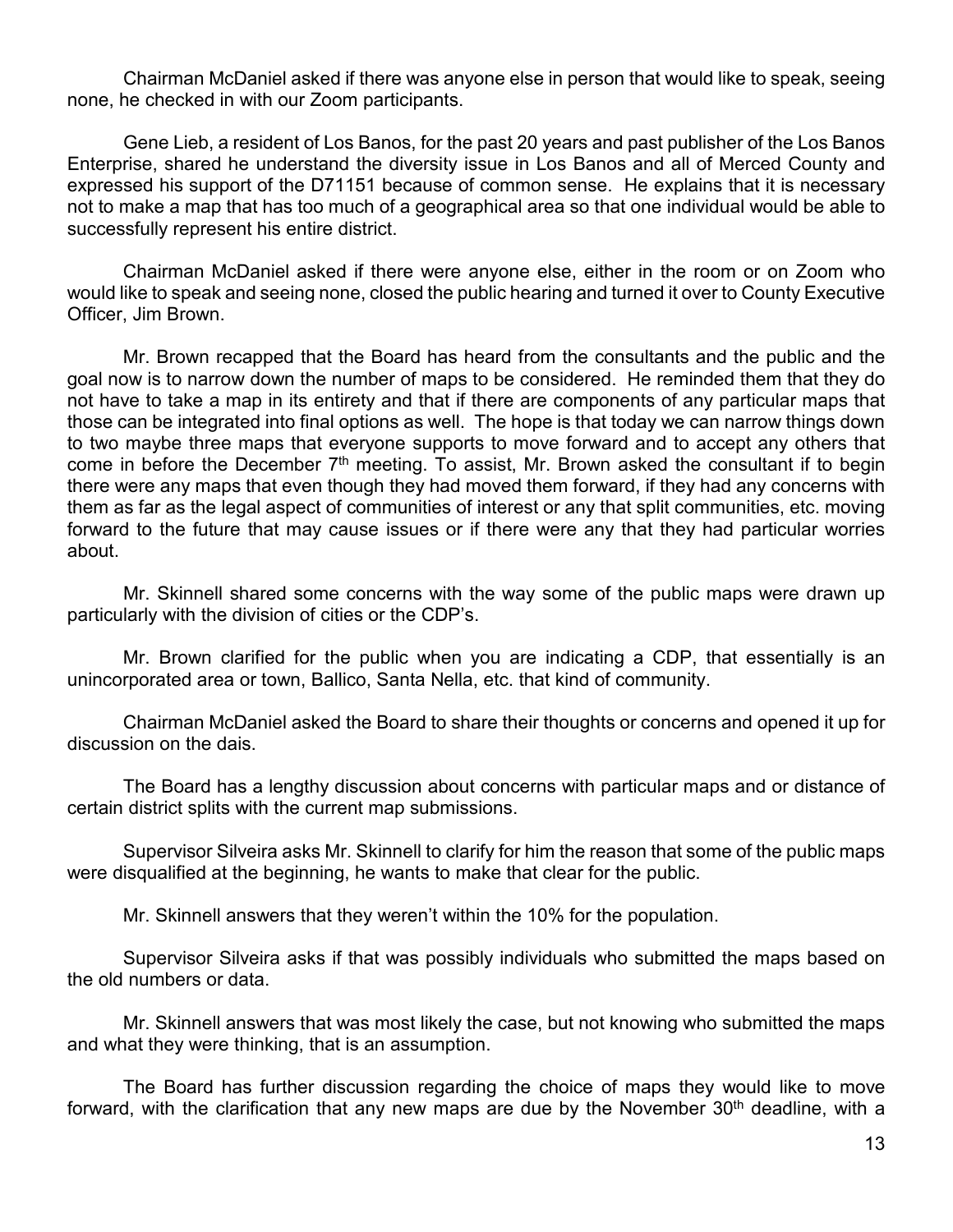November 23<sup>rd</sup> deadline by 5 pm for maps from the public as they need time to process and review them by the November  $30<sup>th</sup>$  legal deadline.

Chairman McDaniel then defers to Mr. Brown for the process of narrowing down the selections.

Mr. Brown sets the stage to go over the qualified maps one by one and asks Mr. Mirrione to give the public step by step instructions on how to follow along on the drawmercedcounty.org website in order to see the maps one by one. Mr. Mirrione displays the pathway to find the maps, individually on the site and pulls up the first one to be discussed by the Board.

The Board further discussed has lengthy discussion on the selection of the maps.

Chairman shares a summary of the discussion to include the following maps: NDC 103, NDC 101, and D71151, with an informal poll excluding NDC 102 by a 2 to 3 count against including the map.

Mr. Brown summarizes the areas of concern that were shared to recap for the maps that are being included to move forward for adjustments to be made.

The Board discussed adjustments.

Chairman calls on Supervisor Silveira who confirms the timeline for the submission of any future maps, their modifications, and when the final submission date and information is concerned.

Mr. Tilton confirms the final information on the maps to include no changes to NDC 103, NDC 101 and D71151, new versions will come back on those maps with the adjustments discussed.

Chairman concludes the meeting and indicates the next Redistricting Meeting is scheduled for December 7, 2021.

Present: McDaniel, Espinoza, Pedrozo, Pareira, Silveira

### **ACTION ITEM NO. 34 2021-11-16 WORKFORCE INVESTMENT**

#### *As part of Chairman prerogative, he requested that Item Nos. 34 and 35 be taken first in the Board Action Calendar.*

The Clerk announces an item to approve a contract with Equus Workforce Solutions for job readiness and employment opportunities, retroactively effective July 1, 2021 through June 30, 2022, for a total contract amount not to exceed \$108,710 is before the Board for consideration.

Erick Serrato, Director of Workforce Investment, introduces item 34 and shares a little background on the services Equus Workforce Solutions provides and the local impact our community has seen. One particular event has garnered national support, our local "Truck Fest". He introduces Austin Abazohan, who has been directly impacted by the program, so that he can share his story.

Austin shares his personal story of success, due to the program provided by the County and thanks the Board for their support and for the opportunity to participate in the program. He commits to sharing his ongoing story of success with the Board as it unfolds.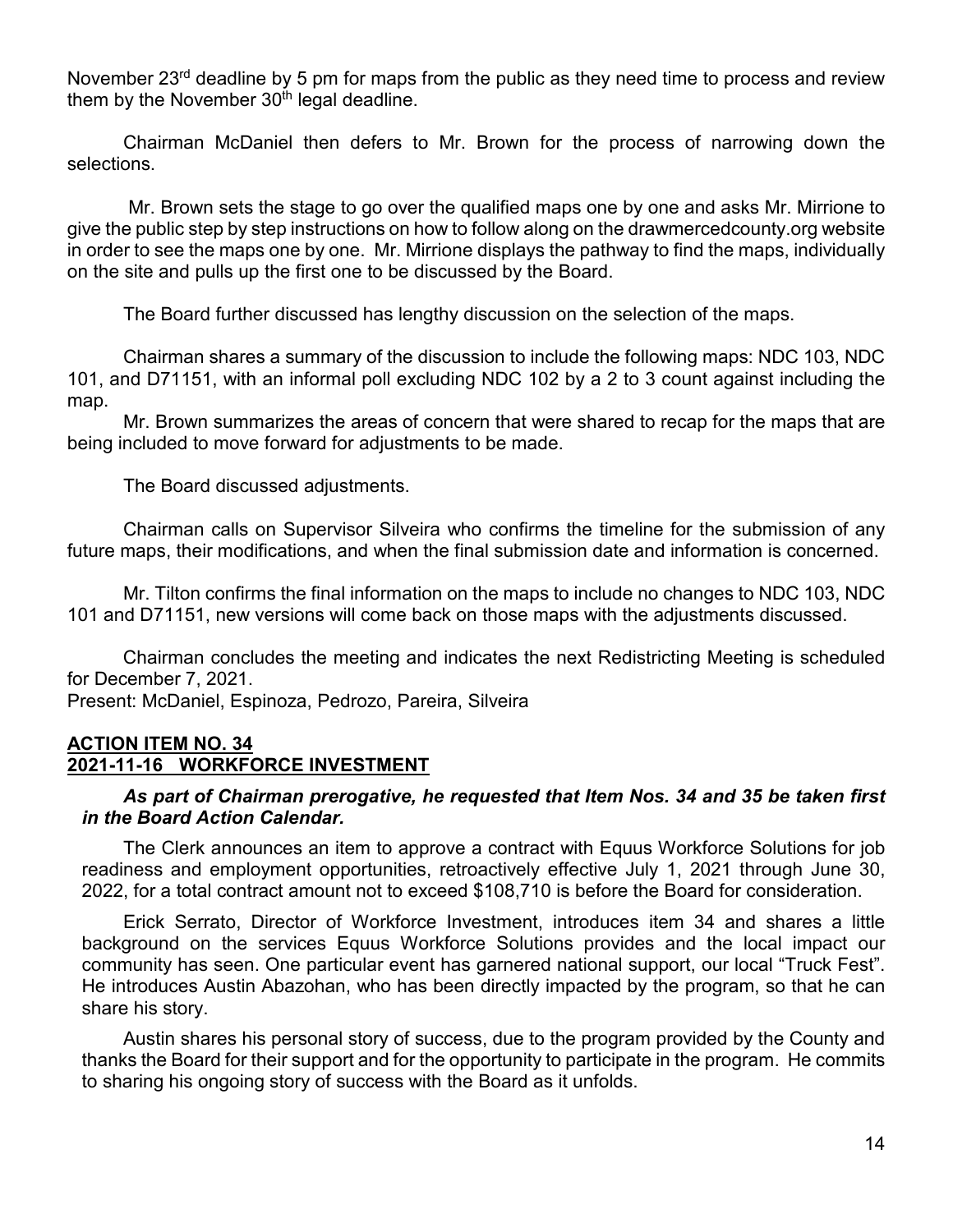Mr. Serrato shared that he was one of 39 individuals at the event that received a scholarship to assist with them in obtaining their Class A driver's license for the trucking industry.

Supervisor Silveira congratulated Austin on becoming part of the solution and commended him for his part in receiving the scholarship, recognizing that he wouldn't have had success had he not kept trying and not taking no for an answer. He thanked him for the appreciation and wished him well in his endeavor.

Supervisor Espinoza thanked Mr. Serrato for bringing in Austin to share his story and congratulated Austin and thanked him for his hard work and for sharing his heartfelt story. He wished him well and stated that he hopes that he not only drives his own truck, but ends up owning his own truck or two as he continues to work for it.

Supervisor Pareira thanked Austin for coming and sharing his story and for his wisdom and perspective on sharing with his family and coming from a position of being fatherless and caring to provide for the future of his kids despite it.

Supervisor McDaniel shared that it was touching to receive the phone call and to hear the story.

Supervisor Pedrozo congratulated Austin and thanked him for the compliment and expressed that the thing that hits home the most as a parent is that he wants to be a role model for his children and he appreciates that.

Supervisor McDaniel reiterated that although we provided the opportunity, it was Austin's choice that made it happen, it was his effort. He thanked him for sharing his story.

Upon motion of Supervisor Silveira, seconded by Supervisor Espinoza, duly carried, the Board approves contract no. 2021366 with Equus Workforce Solutions for job readiness and employment opportunities, retroactively effective July 1, 2021 through June 30, 2022, for a total contract amount not to exceed \$108,710.

Ayes: McDaniel, Espinoza, Pedrozo, Pareira, Silveira

#### **ACTION ITEM NO. 25 2021-11-16 COMMUNITY AND ECONOMIC DEVELOPMENT**

The Clerk announces an item to receive Presentation on the Merced County Groundwater Mining and Export Ordinance and potential updates to the ordinance, and provide staff direction as appropriate is before the Board for consideration.

Mark Hendrickson, Director of Community and Economic Development gave a brief background on the item and handed things over to Steve Maxey for the presentation.

Steve Maxey, Deputy Director of Planning shares a presentation on the Merced County Groundwater Mining and Export Ordinance covering the following: Glossary, Background, Well Permitting Under Existing Ordinance, Challenges with Existing Ordinance, Addressing Challenges, Ordinance Remains, Repeal Ordinance, Amend Ordinance, How It Works, How It Works #2, How It Works #3, Outreach Efforts & Next Steps, Outreach & Feedback, and Wrapping Up.

Supervisor McDaniel asked a clarifying question regarding the Groundwater Sustainability Act. Mr. Maxey answered that it is more of a type 2 CEQA. But our goal is to hand off the responsibility to the GSA's.

Supervisor Pareira commented on the timeline for the updates to the Ordinance. His concern is about the January  $20<sup>th</sup>$  deadline.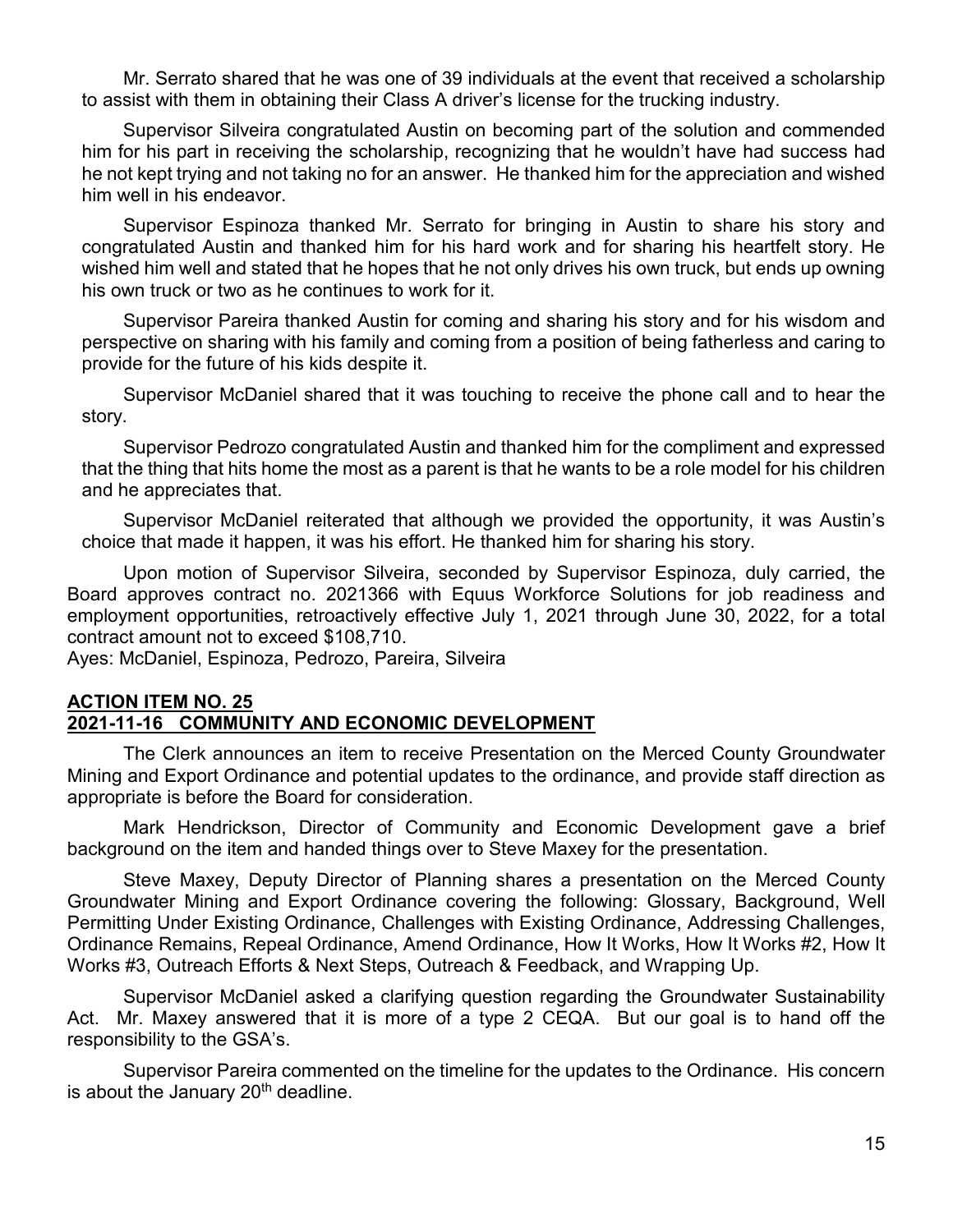Supervisor Silveira asked a clarifying question on wells being outside of the GSA. Also, whether there would be any limited factors that would make them fall into the well prohibition.

Mr. Maxey answered that unless they could show through an Environmental Impact, that would be correct.

Supervisor Silveira commented on the impact of adding new wells, the cost, CEQA, etc. and commented that he is in favor of adding an amendment to it.

Supervisor Pedrozo commented that he agrees with Supervisor Silveira and that he also agrees that there needs to be an amendment.

Supervisor McDaniel clarified that this is desired in order to remove liability from us to the GSA's.

CEO Jim Brown commented that this was the goal and that the original Ordinance, when adopted, was meant to be a bridge. The GSA's manage these items as we are not the management piece. It is better for the GSA to decide whether a well can be put in or not.

Mr. Maxey clarified the concerns about liability. It gives another tool to the GSA's as well to open up dialog with the property owners in advance of a well going into the ground.

Supervisor McDaniel expressed concerns about the GSA's and how the Water Board is handling decisions and cautiously recommends moving forward, but doing so wisely.

Supervisor Pareira adds to his previous comments that on the timeline, when he is asking for more time, he is thinking late Spring, not 2 years from now. Also asking to give property owners a disclaimer that explains to a potential well applicant the GSA's have the authority to restrict the usage of the well. That may assist with insulating the county from liability in the future.

Supervisor Silveira commented as a reminder there is still the environmental health piece, that this still is required – with the amendment, even if you fell into category 1.

Supervisor Espinoza commented that he agreed with most of the comments but asked a clarifying question on domestic wells.

Supervisor Pareira clarified that it is the 2-acre feet of water, not 2 acres of land and wanted to clarify that point.

CEO Jim Brown comments that it sounds like there is enough interest to have the amendment drafted but asked the Board if this is the correct.

Supervisor Silveira mentioned that he has already shared his thoughts on the direction he would like to see moving forward.

CEO Jim Brown clarifies the amendment language and the timeline for a January possibility.

Supervisor Pareira comments that he has suggested an April or May timeline, instead of January but asked for feedback from his colleagues.

Supervisor Silveira asks whether there was some flexibility in the timeline for the public hearing portion of things or if it would need to be noticed again, etc.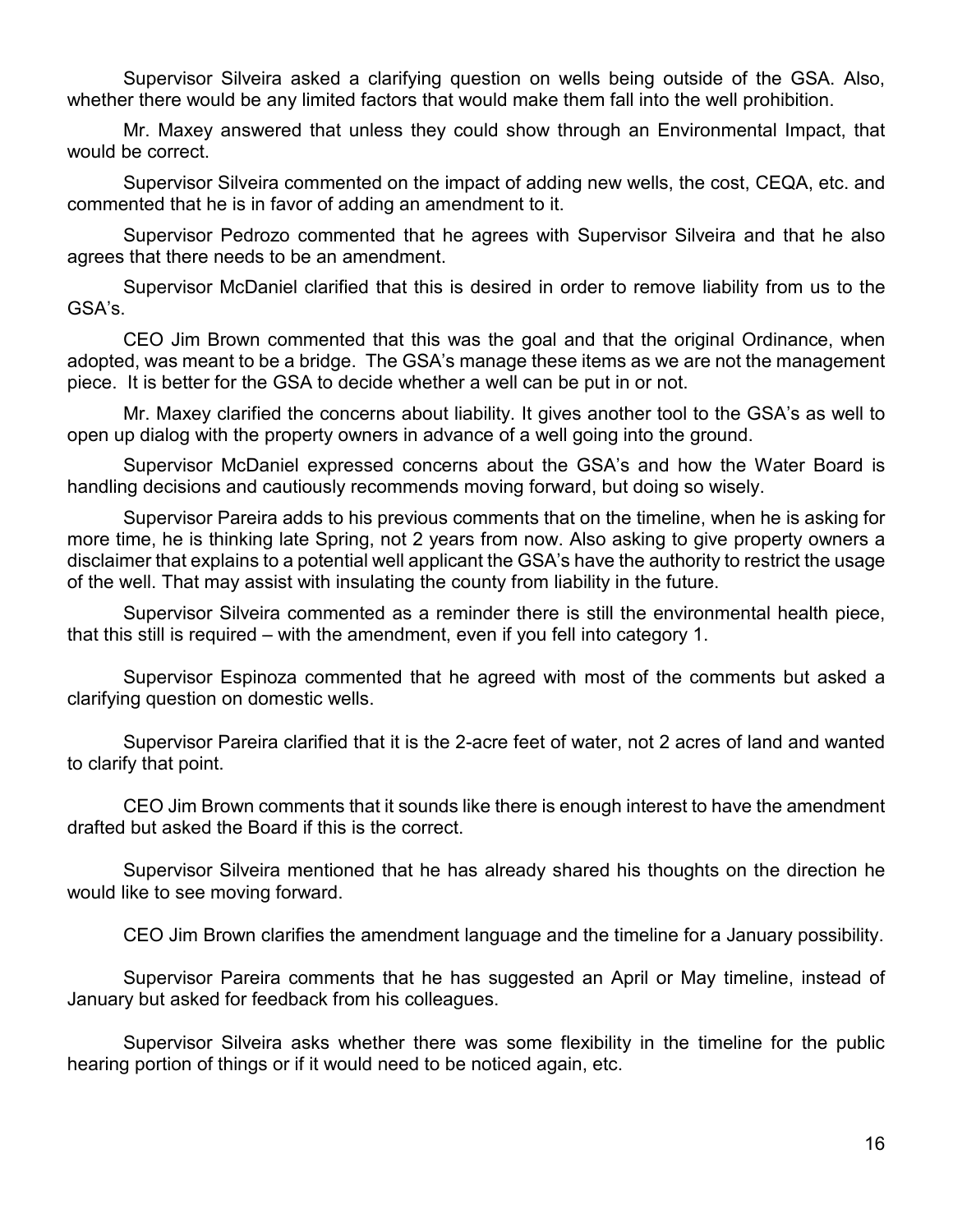County Counsel Forrest Hansen advises that there is some flexibility with how the notice is written for the public.

CEO Jim Brown comments that we will draft the notice for the public for January.

Supervisor Pareira reiterated that we are trying to push an effective date that is before the date the GSP is due. So, there is one GSA group that is still needing to submit their GSP. He recommends that we use a February 1<sup>st</sup> date instead.

CEO Jim Brown clarifies that it is not staff that is pushing for a January date, so we can go with whatever the Board is recommending and did not mean to imply pressure for a January date, he was just seeking direction.

Supervisor Silveira comments that he does not have issue with a February date, if it assists his colleague's GSA.

Supervisor Espinoza does not have issue with delaying as well. Present: McDaniel, Espinoza, Pedrozo, Pareira, Silveira

# **ACTION ITEM NO. 36**

## **2021-11-16 BOARD APPOINTMENTS**

The Clerk announces an item to reappoint Jack Barcellos in lieu of an election to the Charleston Drainage District Board of Directors until the November 2026 election is before the Board for consideration.

*The Clerk reads a correction to the agenda item, the name should read Jake Barcellos, not Jack Barcellos and requests the Board take action on the item, as amended.*

Upon motion of Supervisor Espinoza, Seconded by Supervisor Silveira, duly carried, the Board reappoints Jake Barcellos in lieu of an election to the Charleston Drainage District Board of Directors until the November 2026 election.

Ayes: McDaniel, Espinoza, Pedrozo, Pareira, Silveira

### **ACTION ITEM NO. 38 2021-11-16 BOARD APPOINTMENTS**

The Clerk announces an item to appoint the Rural County Representative of California (RCRC), Golden State Finance Authority (GSFA), and Golden State Connect Authority (GSCA) Board of Directors Delegate and Alternate members for 2022 is before the Board for consideration.

Supervisor McDaniel expresses interest in continuing as the delegate as he has some unsolved battles he'd like to continue advocating on.

Upon motion of Supervisor Pareira, Seconded by Silveira, duly carried, the Board nominates Supervisor McDaniel as delegate and Supervisor Pareira as alternate member to the Rural County Representative of California (RCRC), Golden State Finance Authority (GSFA), and Golden State Connect Authority (GSCA), Board of Directors for 2020.

Ayes: McDaniel, Espinoza, Pedrozo, Pareira, Silveira